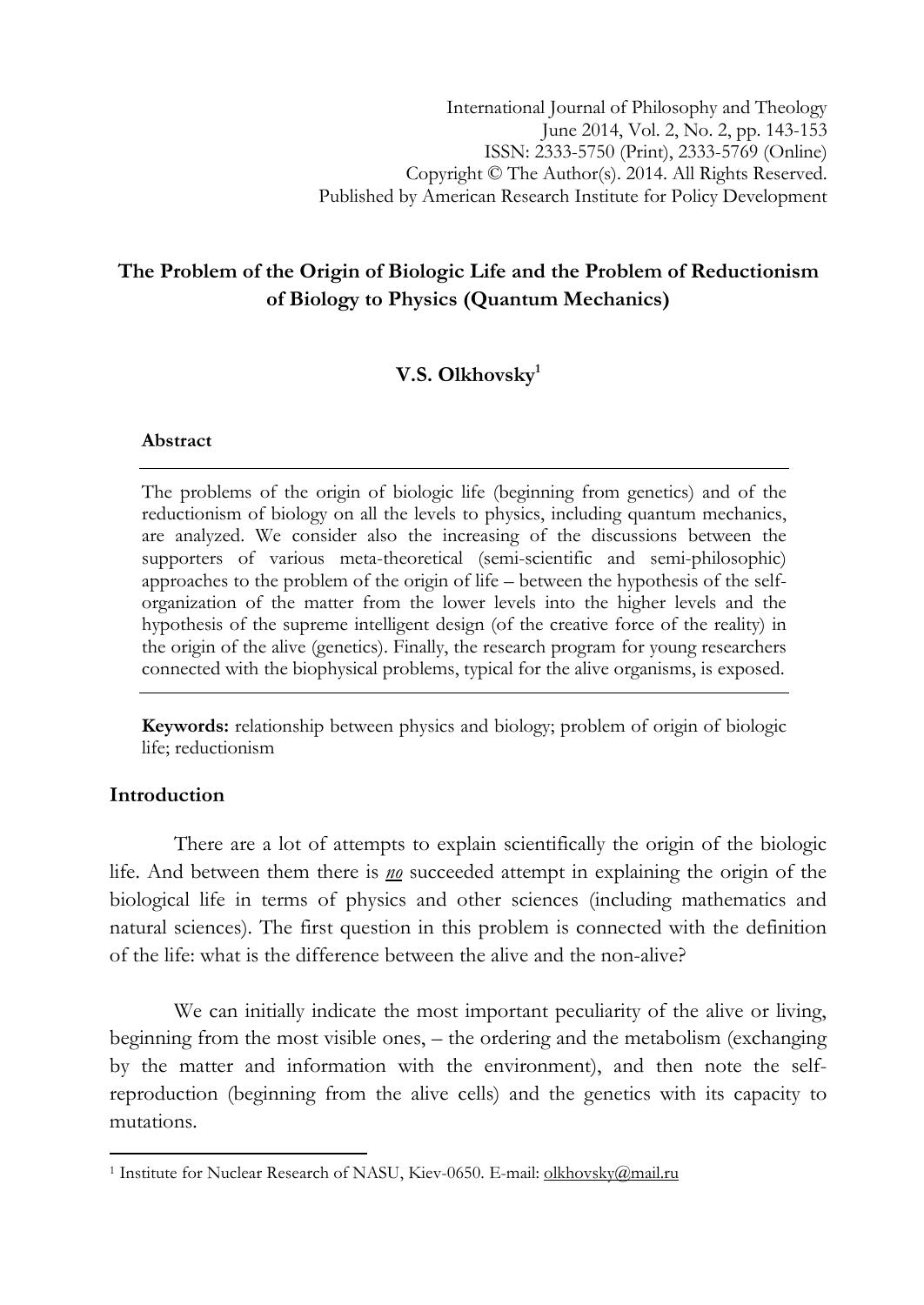This report is delivered basing on the continuation of the earlier author's paper [1] and partly also on the author's papers [2,3].

As to "great" and "grand" problems of physics. There is an extensive introduction in the large number of open problems in many fields of physics, published by V.L.Ginzburg in [4], which is rather interesting to study. Inside this large list of open problems of modern physics (and in a certain degree of modern natural sciences), represented by V.L.Ginzburg repeatedly in Russian editions, some of them are marked him "great" or "grand" problems. Between them there is the relationship between physics and biology and, specifically, the problem of reductionism.

The main problems in this great problem, according to V.L.Ginzburg, are connected with the explanation of the origin of the biologic life and the origin of the human abstract thinking (but the second one, as to me, is connected not with biology but with the origin of the human spiritual life which is far beyond natural sciences). V.L.Ginzburg assumes that for a possible explanation of the origin of the biologic life one can naturally imagine a certain jump which is similar to some kind of phase transition (or, may be, certain synergetic process). But there are other points of view too.

More detailed comments on the complex of problems connected with the origin of the biologic life. Now let us analyze, in a condensed way, one of the great natural problems marked in  $[4]$  – the problem of the reductionism of biology to physics (including, first of all, the problem of the physical and chemical explanation of the origin of the biologic life).

Explanation of the origin of the biologic life in terms of physics and, in general, of natural sciences  $\leftrightarrow$  there is an initial problem of the origin of the genetics, genetic code (or at least a small set of several codes) which is unique for all the terrestrial biosphere, and the defense mechanisms for the defense of the organism development during cell reproduction,…

 $\leftrightarrow$  there is an inevitable choice (dilemma): *either* a natural process like a certain jump which is similar to some kind of natural phase transition in the matter (or like to synergetic process, or even like the irrational many-world interpretation), or a supreme intelligent design of a creative basis in the being (or a Creator).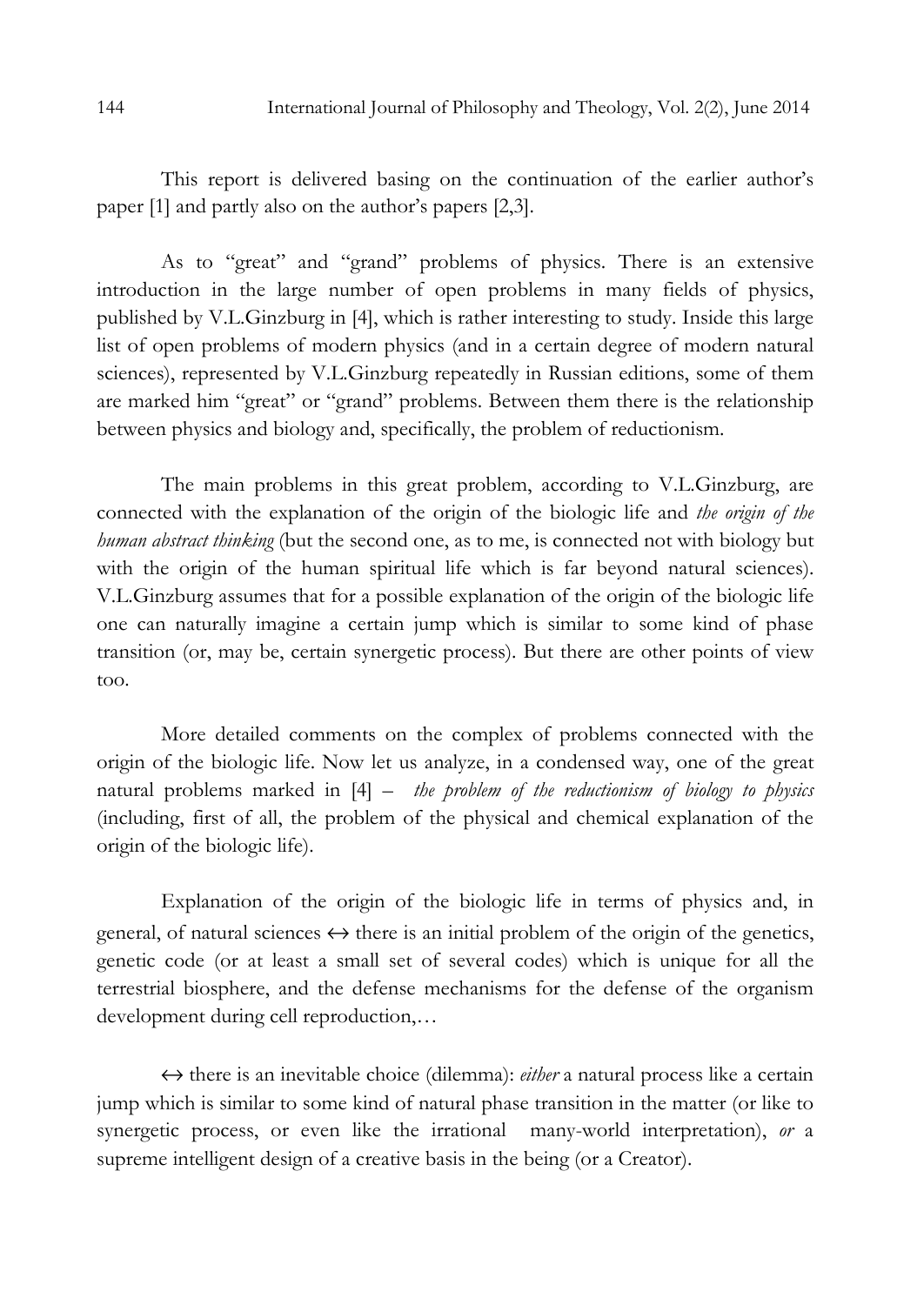Any attempt of the natural origin is failed. And not only because the selforigin of only one self-reproducing cell has not a scientifically reliable explanation in the limits of the modern physics (the probability of the chance formation of the protein configuration, containing still 500 nucleotides, is extremely small, i.e. near  $1/10<sup>950</sup>$ , and for the cell formation it is necessary at least 250 different proteins). There are no scientific explanations yet even for the following facts and no answers for the following problems:

How a numerous quantity of the chemical reactions could take place in a very limited space volume for create one protein molecule?

How there were created the conditions, which were necessary for uniting some components and at the same time were unfavorable for uniting other components, and how then the successive creation of a protein (or RNA or DNA) molecule can happen?

If even a principal possibility of the formation of the simplest protein components (DNA) had been shown in the known Oparin, Miller (etc) experiments under the special laboratory conditions, all the same it is very remote from the conditions of the primordial earth or of the unstable cosmos. So, no terrestrial or cosmic origin of cells (moreover, with the genetic structure) are impossible!

And how one can explain that

 (a) The genetic information in the DNA can be read only by the specific ferments, for the creation of which the special information is also coded in the DNA.

(b) The biochemical process of the protein synthesis is the most complicated process between all known biochemical processes in the cell, and also some protein is already necessary for the protein production.

Then, the genetic code is beforehand required for the information transfer from the DNA to the protein, and such code is almost universal for the whole terrestrial biosphere.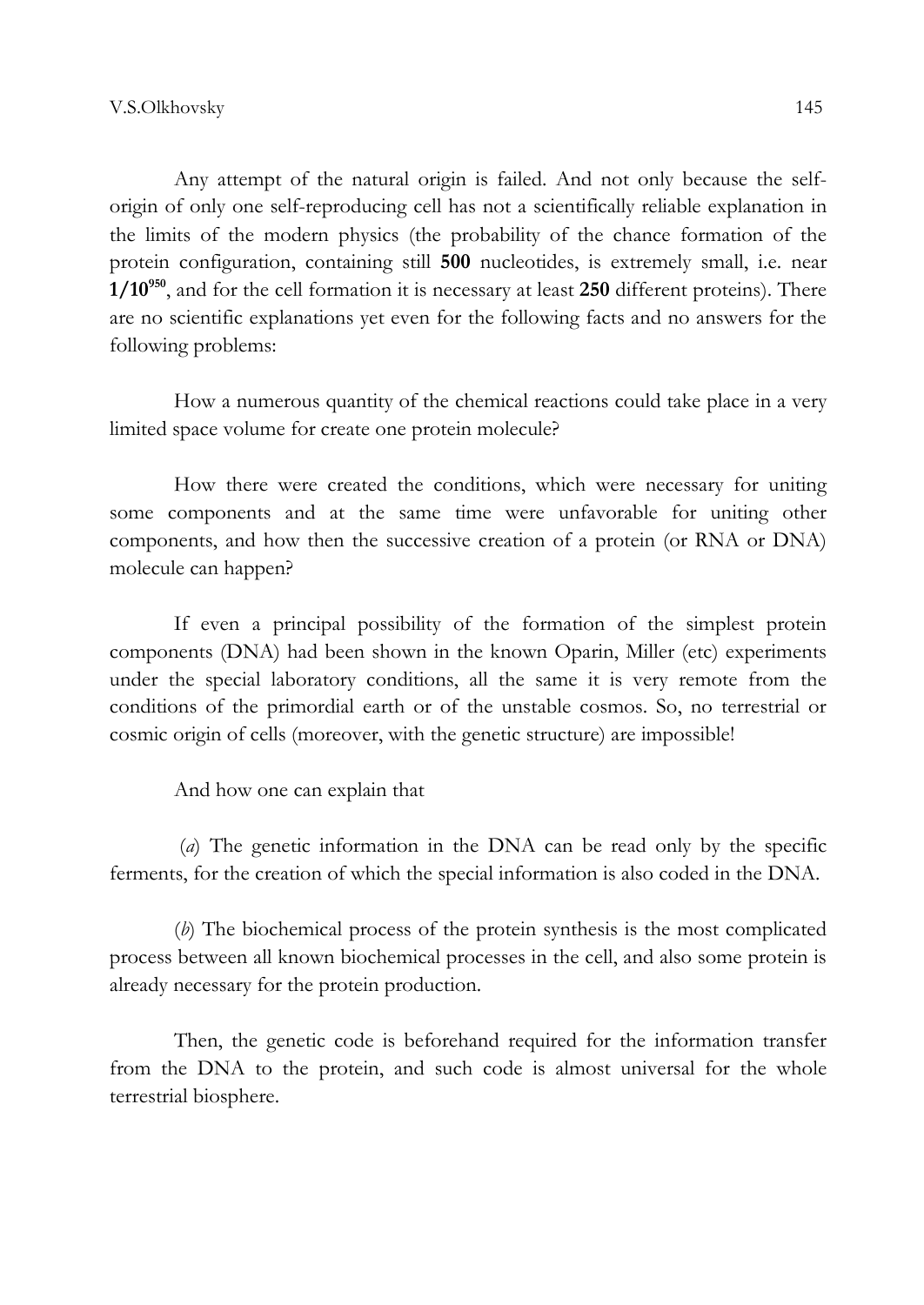c) And finally, the genetic code has the vitally necessary control system, which is, in its turn, is coded in the DNA.

It is impossible to explain all these facts in the natural way.

(d) And how one (or almost one) main genetic code for the whole terrestrial biosphere had been originated?

Nobody could elaborate somehow working model of the origin of even one self-reproducing cell yet.

The first main part of this problem of the origin consists in the absence of the answer to the following question: how had been originated the conditions, which are vitally necessary for living systems now, during that time when the life had been absent but which are created by only living systems! So, it is absolutely unclear: what had been earlier – habitat with is necessary for the life, or the alive organisms in the medium which had not supported the life.

The second main part of this problem consists in the mystery of the origin of the enormous quantity of the coded genetic information with the presence of the special uncoding mechanism.

Finally, there is no doubt that the whole terrestrial biosphere is a wonderfully balanced eco-system of the irreducible complexity and integrity. The interaction of all its components (flora, fauna, micro-organisms and habitat) is such that the disappearance of even if one of them will bring to the disappearance of the whole biosphere.

So, it is not surprising that during the last ten (or somewhat more) years the number of scientific papers dedicated to the critics of the natural evolutional biologic and pre-biologic theories has become to increase [5-8].

There some, may be, naturalists who do still hope that certain unknown synergetic processes can initiate the self-organization of the non-living matter into the alive organisms.

But now it is known (see, for instance, [9]) that all concrete macroscopic systems with known history of their origin, which are more highly ordered than their environment, were created not by rare occasional fluctuations, but under the direct influence of external forces or as a result of bifurcations caused by some non-linearity and external forces in the open systems.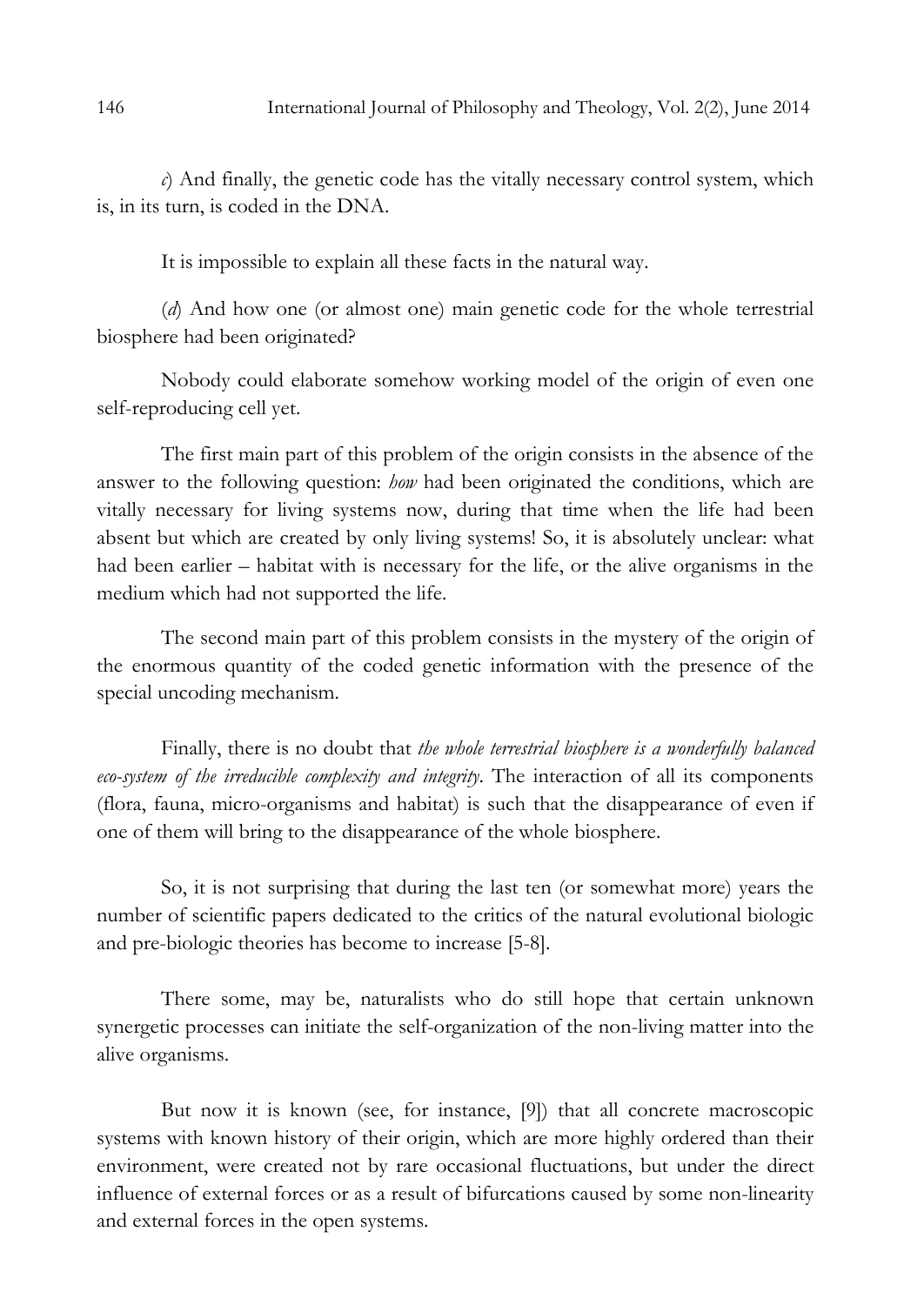Moreover, I.Prigogine denied that revealed by him processes of local decreasing of entropy can explain the origin of the alive from the non-alive [10]: "The point is that in a non-isolated system there exists a possibility for formation of ordered, low-entropy structures at sufficiently low temperatures. This ordering principle is responsible for the appearance of ordered structures such as crystals as well as for the phenomena of phase transitions.

## Unfortunately this Principle cannot Explain the Formation of Biological Structures".

Returning to the *direct* analysis of the problem of the reductionism of biology to physics in the narrow sense ("if the biology (at least molecular biology and genetics) can be totally explained in terms of physics (and chemistry)"), I can recommend to pay a particular attention to the discussion on the special problem of the principal possibility of the explanation of the cell self-reproduction in terms of quantum mechanics, initiated by E.Wigner [11], then continued by M.Eigen [12] and afterwards analyzed by M.V.Vol'kenstein [13].

Firstly, Wigner *ab inizio* considered (see, for instance, [11]) that the spontaneous self-appearance and spontaneous self-reproduction of even simplest biologic macro-molecules and one-cell organisms do evidently contradict to quantum mechanics, namely which describes the casual probabilistic currency of events (in the standard Copenhagen interpretation). He had shown that the probability of the existence of self-reproducting states is practically equal to 0, with the help of the following considerations:

The complicated system, the evolution of which is supposed to occur by itself casually, can be described by the Hamiltonian, being a stochastic symmetric matrix like  $H_{mn} = H_{nm}$  with the statistically independent elements (by the way, namely this property permitted for von Neumann to show that the second principle of the thermodynamics follows from quantum mechanics).

As usual, let the organism's state in the space of states be described by the vector (wave function)  $v$ ; and the similar vector of the feeds be  $w$ , then the general vector of the state of the organism and feeds will be  $\Phi = v \times w$ , and after the reproduction – will be  $\Psi = v \times v \times r$ , where the vector r characterizes feed removals and coordinates of two organisms in the surroundings.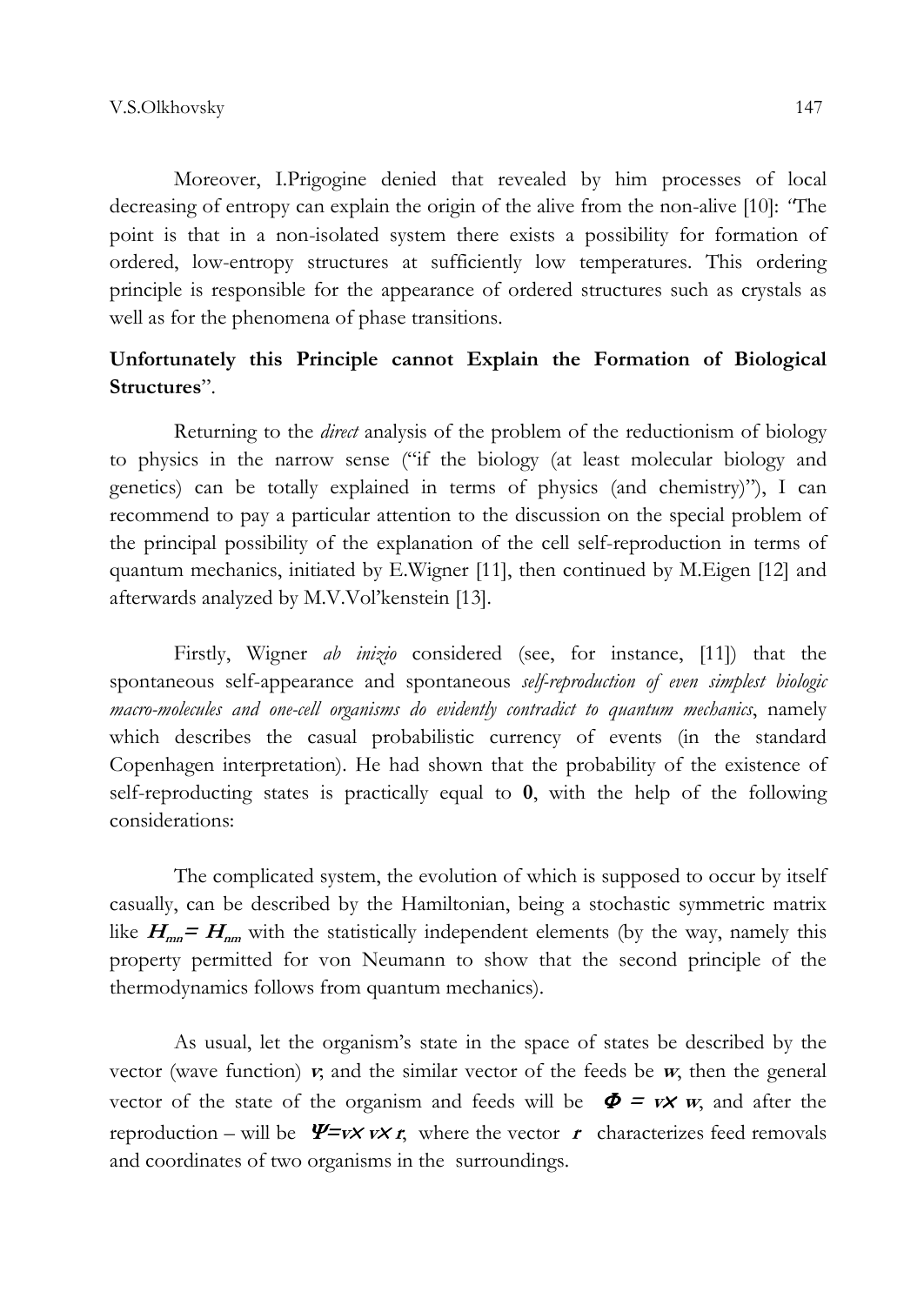Let the space of the organism is N-dimensional, and the vector  $\mathbf{r}$  is  $\mathbf{R}$ dimensional.

If the evolution matrix  $S$ , which creates the final state as a result of the interaction between the organism and feed, is disordered and stochastic (according to the Copenhagen interpretation of quantum mechanics), then

$$
v_k v_\lambda r_\mu = \sum_{k' \lambda' \mu'} S_{k\lambda \mu, k\lambda \mu'} v_{k'} w_{\lambda \mu'}.
$$
 (1)

The  $N^2R$  equations correspond to this equation. The number of unknowns  $N+R+NR$  for  $N >> 1$  is much less than the number of equations. *Therefore it* would be a miracle if these unknowns could satisfy the written relation (2). So, if the interaction  $S$  does not specially "arranged" in such a way that it would guarantee the self-reproduction of the organism, then the probability of the multiplication would be practically equal to 0.

Strictly speaking, the situation is more complicated: it is necessary to consider a lot of states of the alive organism and the unitarity of the <sup>S</sup>-matrix, and instead of equality of (1) it is necessary to use inequalities, which are connected with the demand that the general probability of the states for two alive organisms would be explicitly more than <sup>1</sup>/<sub>2</sub>. However, even considering all this, the main conclusion will remain the same.

Then M.Eigen had shown that the possibility of the cell self-reproduction cannot be explained on the basis that the evolution matrix is essentially stochastic but the presence of some "instructions" on the molecular level causes certain limitations on this "alive" kind of matter. So, it is necessary a certain adaptation of the statistical approach to biological processes. Really, macromolecules of nucleic acids and proteins are informational: there is written in them a certain text which has a definite physical sense. A message, written in DNA, is programming the synthesis of proteins, i.e. the heredity of he organism. And the protein texts are responsible for the variety of forms of protein functioning.

Therefore the cell self-reproduction etc can be explained by quantum mechanics if and only if the evolution matrix (the S-matrix of the process) is specially instructed for this aim [12].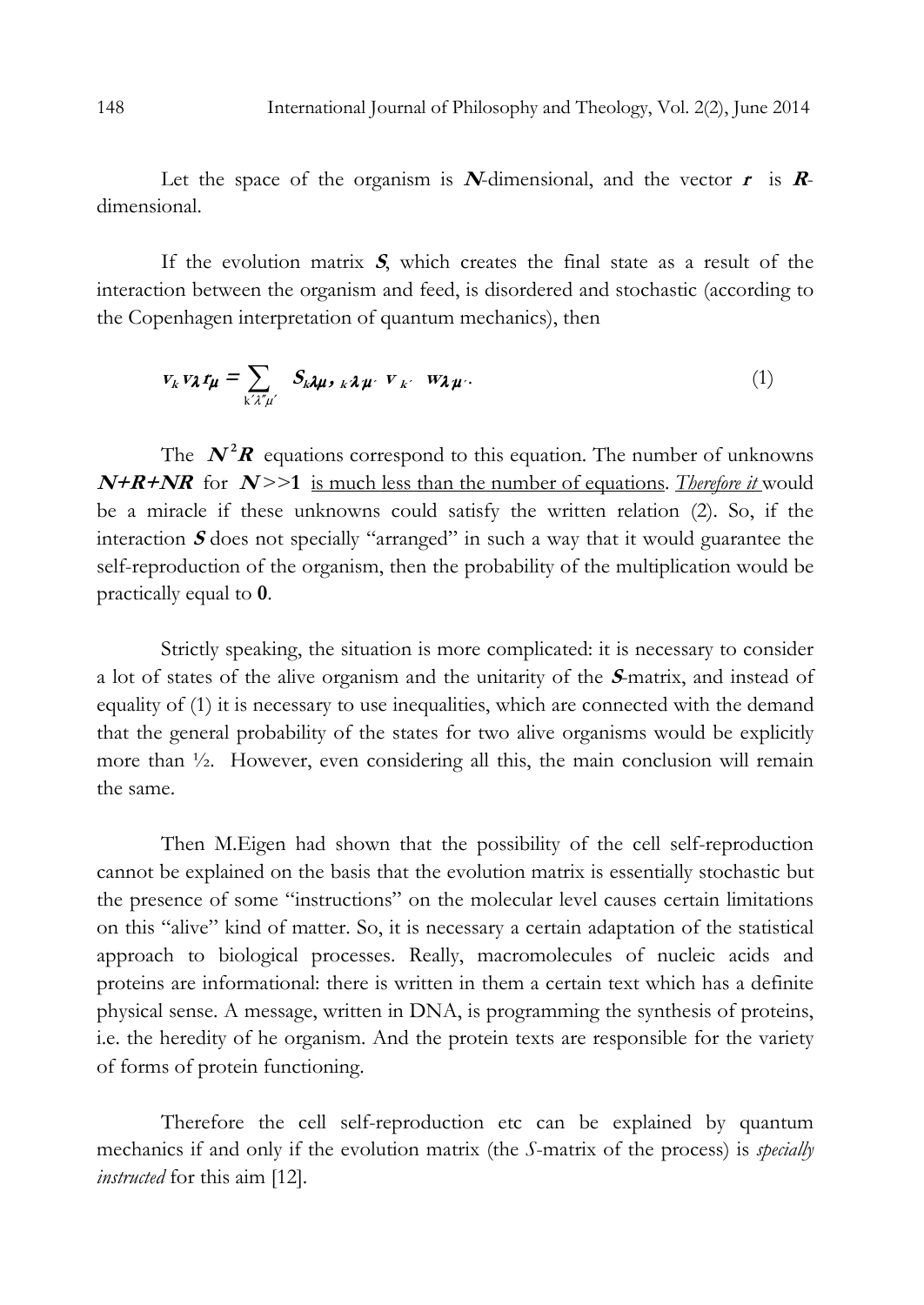Further M.V.Vol'kenstein in his analytic review [13] had expressed his expectation that M.Eigen in his future study of the pre-biologic evolution can find the possibility of such special instruction. But up to now nobody had revealed such possibility! As to me, I can see only a certain similarity (of course, partial) between two kinds of processes (with are more intellectual than naturalistic, by the way): between the process of the human writing and reading of certain scientific files in modern computer devices and the process of the supreme-intelligence-design writing and further functioning of certain genetic programs (including the genetic program of the cell reproduction) in cells of alive organisms.

### More on the Relationship between Physics and Biology

For physicists the following question is quite natural: are there known laws of physics sufficient for explaining the biological phenomena or not? M.V.Vol'kenstein [13] was the first who had analyzed and resolved the principal difficulties appearing during the construction of the physical theory of the main biologic phenomena:

Firstly, the usual formulation of a physical law is causal – it answers to the question: "because of what?" And a biological law is usually formulated teleologically, finalistically, in a goal manner: "for what?" However, this controversy is only apparent. Any physical law can be expressed by the correspondent variational principle, i.e. can obtain the finalistic description. Let us recall the Le chatelier law, the Lentz rule and the principles of Maupertuis and Fermat. We can reformulate the second law of thermodynamics in the form

$$
(\delta S)_{\rm e} \equiv 0, \quad (\delta^2 S)_{\rm e} < 0 \tag{2}
$$

considering the goal of the evolving system to be to attain maximum entropy. Moreover, we can transcribe known physical laws from causal to finalistic terms, and vice versa. Of course, the predominant finalism in biology can be understood as a consequence of the extreme difficulty of finding a causal explanation for the biological phenomena.

Secondly, the law of evolution of matter in an (almost) isolated system to the maximum disorder and the law of evolution of living systems to the highly ordered organism (the modern theory of the progressive biological macro-evolution) are in a real contradiction between them.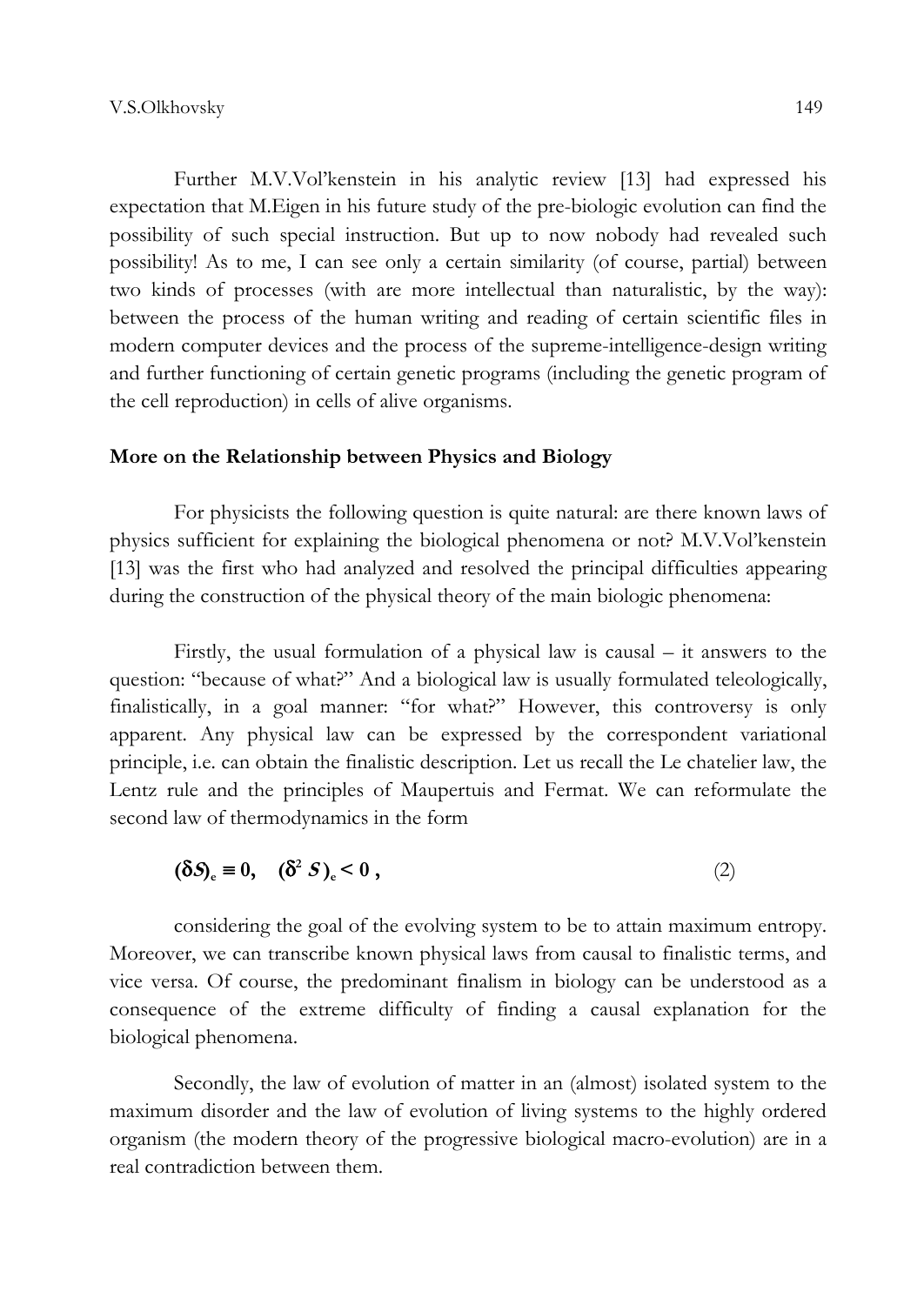Biological evolution and phylogenesis (and also ontogenesis) do not agree with equilibrium thermodynamics. Schroedinger was the first who gave a qualitative treatment of the thermodynamic properties of an organism [14].The order in an organism is maintained by the outflaw of entropy into the environment. And if we isolate an organism together with the environment needed for its existence, the entropy in the complete isolated system will increase. The situation is quite similar to the phenomena of crystallization of a liquid in a coolant. So, the contradiction between the high degree of order in a living organism and the second law of thermodynamics is eliminated at least formally on this level. Still this does not explain biological macro-evolution from simple to more complex species, phylogenesis and ontogenesis since there are two different kinds of systems: homogeneous with  $dS$  total  $≥$  0 but with  $dS$ <sub>internal</sub> ≤ 0. In connection with this a question arises: or we have two irreducible types of physical laws or there is one type of them but over different situations.

Linear thermodynamics is inable to explain the process of growth and differentiation of cells, and appearance of new structures. The development of nonlinear non-equilibrium thermodynamics for open dissipative systems or synergetics, in principle, could give perspectives to explain the biologic macroevolution, as hoped M.V.Vol'kenstein [13]. However, biology deals with extremely complex integral non-equlibrium systems (cells, organisms, biocenosis and the biosphere which in addtition compose the unitary system). And now we do not possess yet sufficient biological knowledge to formulate clearly the corresponding physical problems.

On all the levels of biologic constructions (macromolecules, cellular organoids, cells, separate organs and systems of inter-connected organs, organisms as a whole) we see the exact and definite self-regulation of the alive organism in the space and time. At a certain degree such self-regulation regards also all the terrestrial ecosystem (noosphere). The especial interest for the physics of the alive represents the manifestations of such self-regulation:

- clear definiteness of the mean values of life durations and periods of the development for any species of the organisms and of their variations in various climates and geographic conditions;
- large interval of periodic oscillation processes in the alive organisms (with periods from milliseconds till tens of years);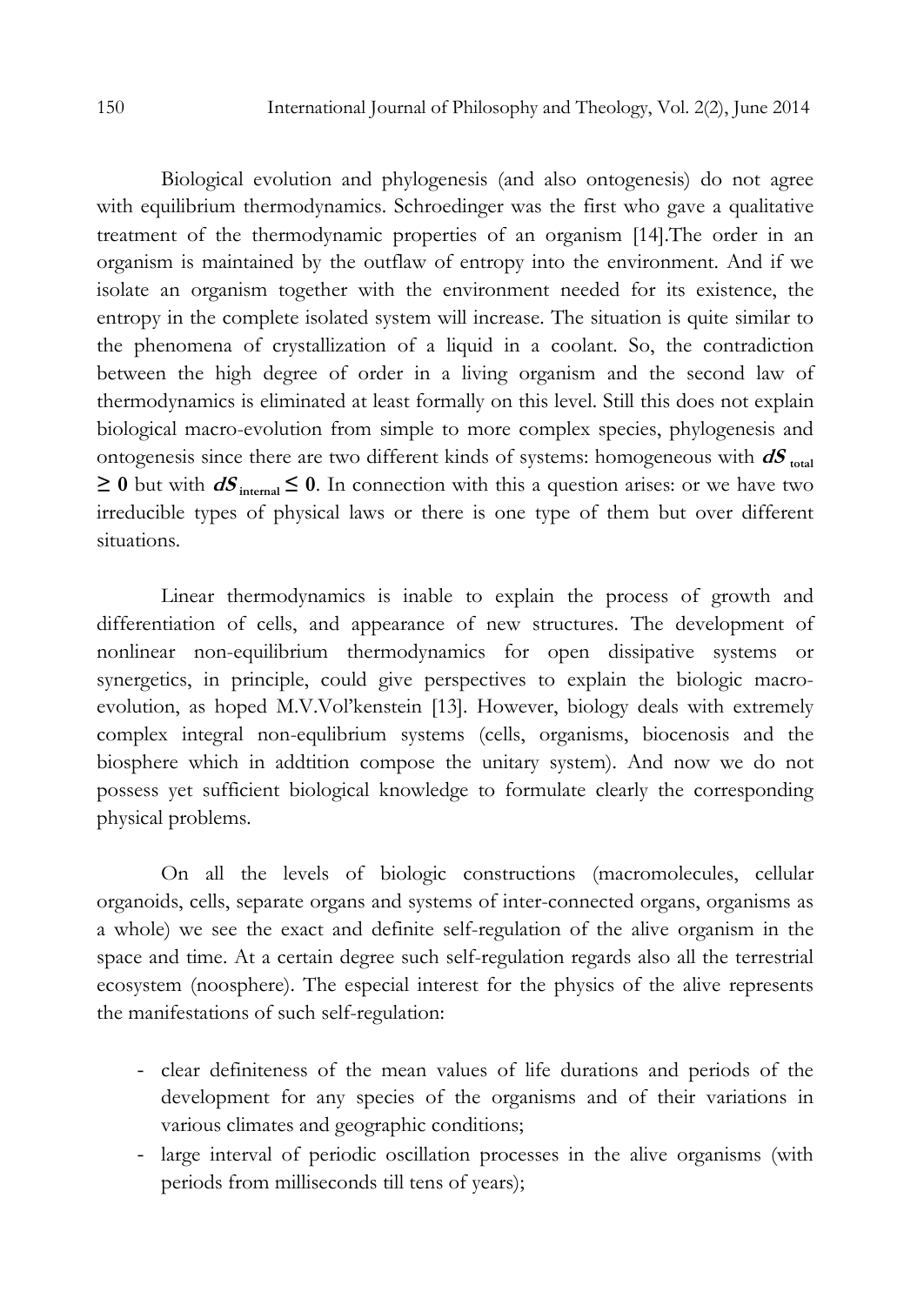- time and space distributions of correspondent molecules (which is important for the regulation of biologic processes);
- synchronization of biorythms of all organisms of the terrestrial biosphere and its concordance with geophysical and cosmic rythms).

All these phenomena till now are not studied systematically by physical methods. It is natural that cybernetics, information theory, theory of automatic regulation and synergetic principle are began widely utilized in biology and ecology. And moreover, quantum mechanics is also beginning to utilized not only on the atomic and molecular level of biologic processes in the alive organisms, but even in the limits of the modern considering the alive organism as a macroscopic quantum system as a whole. Moreover, for explaining the physical mechanism of the origin of the biological life and of the biologic macro-evolution we need to explain firstly the mechanism of appearing genetical information, coded in the DNA together with the uncoding of all necessary genetic programs which are necessary for the phylogenesis of the organism from the initial cell. Up to now all this way is open and far from resolving.

#### **Conclusions**

The presented paper does deepen and extend the substance and conclusions of my preceding papers [1-3], published earlier concerning the philosophic aspects related with the *origin* of the Universe and life.

Some big problems of physics and natural sciences (for instance, the open problem of the origin of the whole Universe and of the biological life inside it, have been gradually concentrated the attention of the researchers, if not scientifically but at least philosophically, to those problems as to the grand or great problems. And there was started to increase the discussion between the supporters of various metatheoretical (semi-scientific and semi-philosophic) approaches to the problems of the origin of life and the whole Universe – between the hypothesis of the selforganization of the matter from the lower levels (beginning from the 0-th level, i.e. vacuum) into the higher levels and the hypothesis of the supreme intelligent design (the creationism).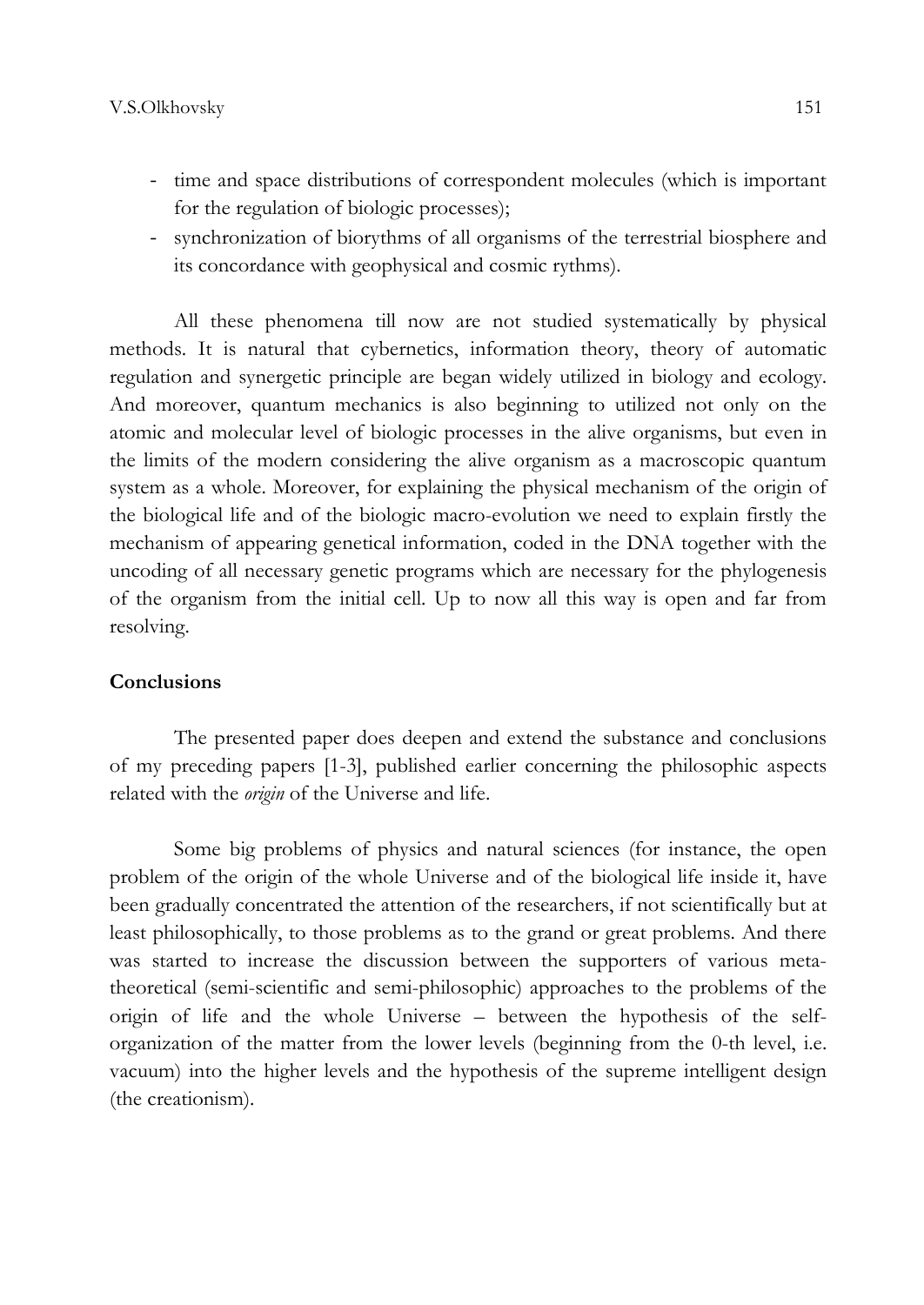And to the first doctrine there was adjoined in the XXIc the meta-physical doctrine of the parallel other universes with some kind of interaction between them or with an irrational spontaneous passage of the matter from them to our Universe – those hypothetical universes are or the exactly same as ours, or with other space-time dimensions, or with other values of the physical constants. These discussions concern the origin of biologic life on the level of genetics. On other levels of the biologic life, i.e. of the alive organisms, for phenomena, which are not connected with genetics, biology seems to be reduceable to physics (quantum mechanics).

Such phenomena, as the unresolved problem of the origin of the biosphere and the competition of various meta-theoretical approaches to possible interpretations and even of the worldviews of researchers in the study of this great and problem, are known to be the important peculiarities of the history of natural sciences in XX-XXI cc. Finally, we expose the research program for young researchers connected with the problems of with the biophysical problems, typical for the alive organisms:

- 1. Coherent excitations (static and dynamic correlations of excitations) in dissipative and non-dissipative systems, typical for the alive organisms.
- 2. Synergetic phenomena of quantum chaos and self-organization in non-dissipative and dissipative systems, which are modeling the systems, typical for the alive organisms.
- 3. Decays of meta-stable states and the transitions between them in dissipative systems, typical for the alive systems.
- 4. Resonance biologic phenomena in the range of the mm electromagnetic radiation.
- 5. Time analysis of tunneling for particles, many-particle systems and aggregates and also photons in the non-dissipative and dissipative systems, typical for the alive organisms.